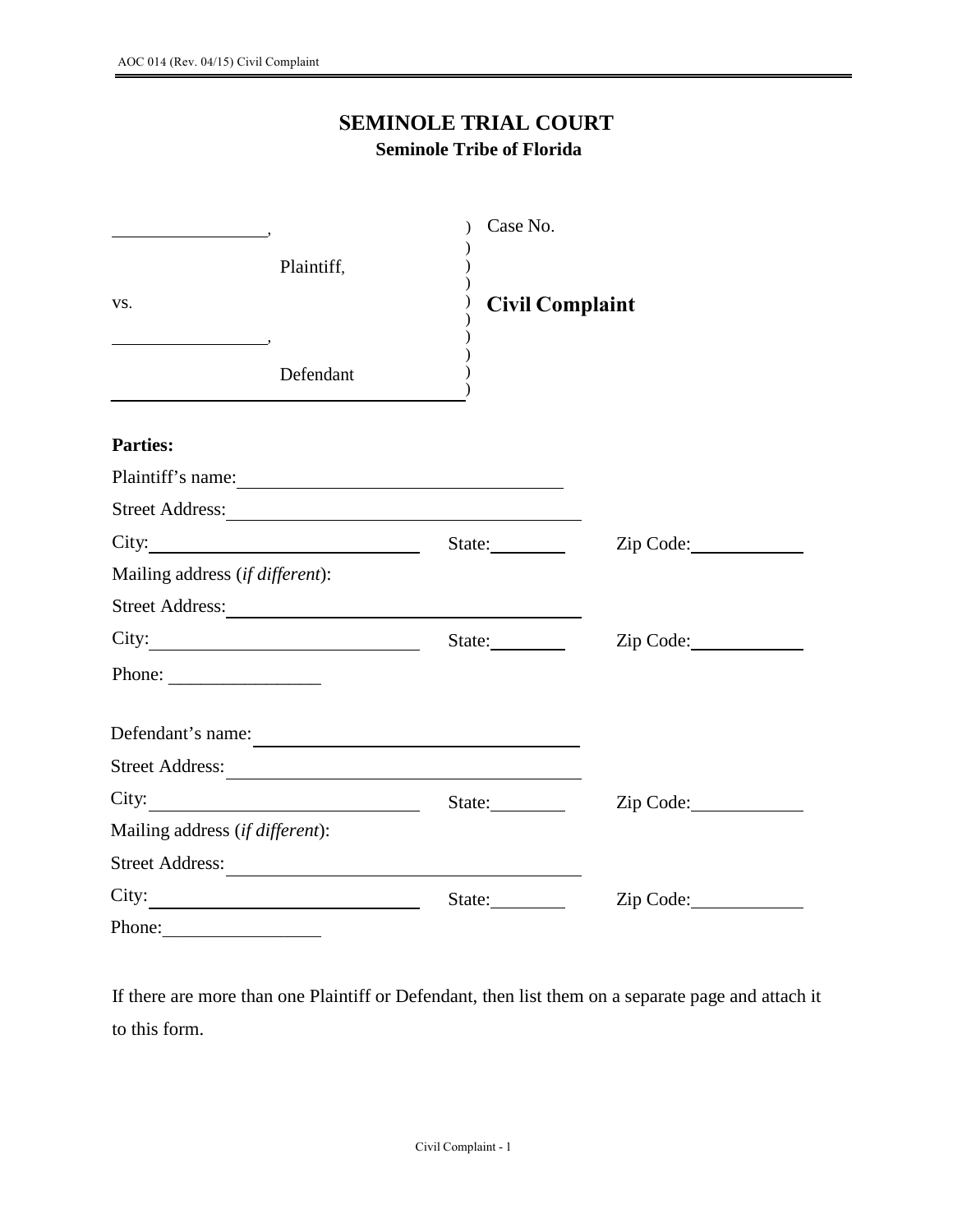**Jurisdiction**: (State the reasons your case should be filed in this Court)

**Statement of Claims:** (State here, as briefly as possible, the facts of your case. Attach additional sheets if necessary)